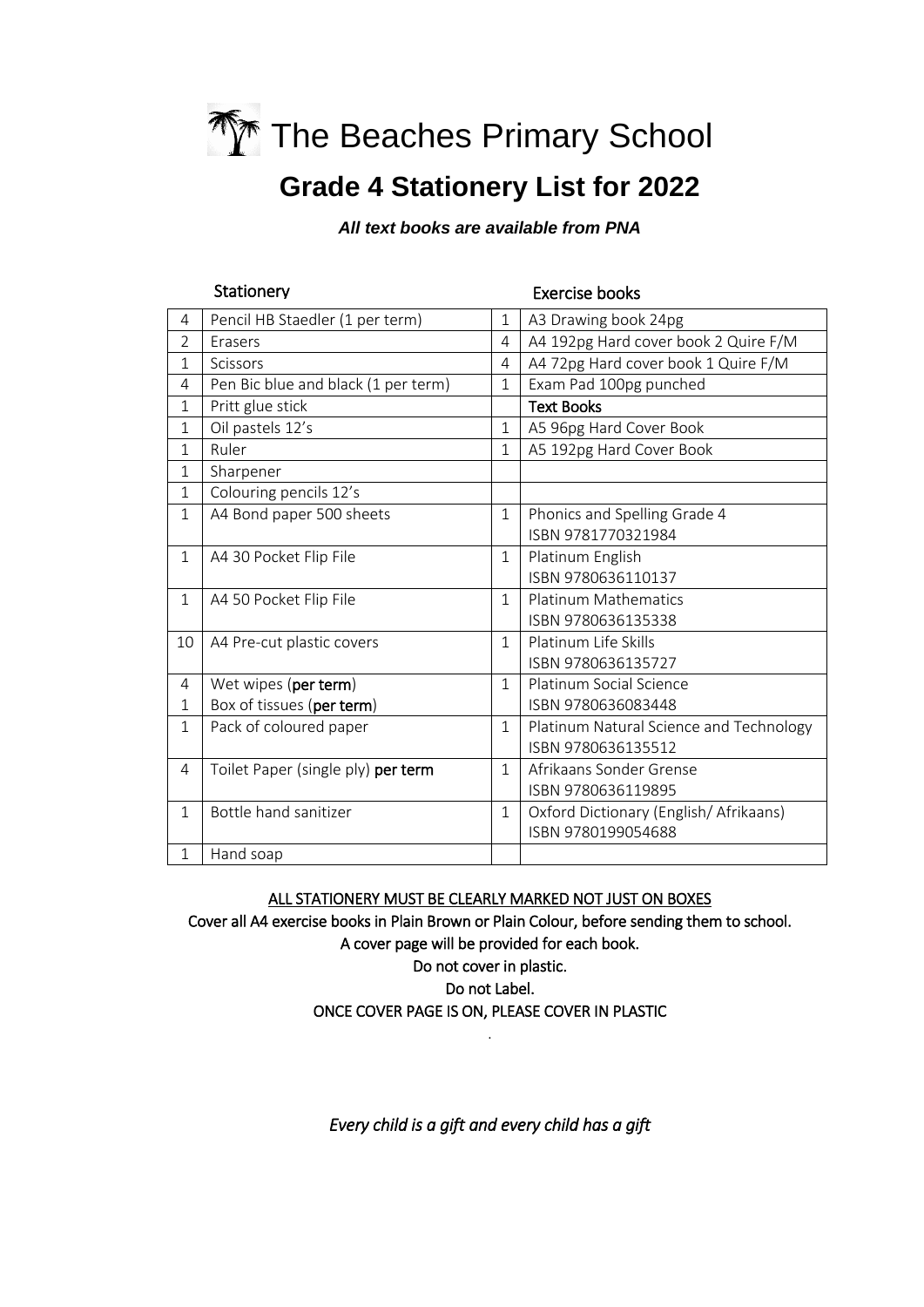

### **Grade 5 Stationery List for 2022**

*All text books are available from PNA*

|                | Stationery                         |                | <b>Exercise books</b>                    |
|----------------|------------------------------------|----------------|------------------------------------------|
| 4              | Pencils HB Staedler                | 5              | A4 72pg Hard cover F/M                   |
| $\overline{2}$ | Eraser                             | $\overline{4}$ | A4 192pg Hard cover book Quire F/M       |
| $\mathbf{1}$   | Scissors                           | $\mathbf{1}$   | A5 96pg Hard cover F/M                   |
| 4              | Pen bic blue & black               | $\mathbf{1}$   | A5 195pg Hard cover book                 |
| $\mathbf{1}$   | Pritt glue stick                   |                | <b>Text books</b>                        |
| $\mathbf{1}$   | Sharpener                          |                |                                          |
| $\mathbf{1}$   | Ruler                              | $\mathbf{1}$   | A3 Art/Drawing book                      |
| $\mathbf{1}$   | Colouring pencils 12's             | $\mathbf{1}$   | Afrikaans Sonder Grense                  |
|                |                                    |                | ISBN 978-0-636-11990-1                   |
| $\mathbf{1}$   | A4 bond paper 500 sheets           | $\mathbf 1$    | Platinum English home language LB        |
|                |                                    |                | ISBN 978-0-636-13610-6                   |
| $\mathbf{1}$   | A4 20 pockets flip file            | $\mathbf{1}$   | <b>Platinum Mathematics LB</b>           |
|                |                                    |                | ISBN 978-0-636-13534-5                   |
| $\mathbf{1}$   | A4 50 pocket flip file             | $\mathbf{1}$   | Platinum Life Skills LB                  |
|                |                                    |                | ISBN 978-3-636-13573-4                   |
| $\mathbf{1}$   | A4 Pre-cut plastic covers          | $\mathbf{1}$   | Platinum Social Science LB               |
|                |                                    |                | ISBN 978-0-636-09158-0                   |
| $\mathbf{1}$   | Pack of coloured paper             | $\mathbf 1$    | Platinum Natural Science & Technology LB |
|                |                                    |                | ISBN 978-0-636-13553-6                   |
| $\mathbf{1}$   | Wet wipes (per term)               | $\mathbf{1}$   | Oxford Dictionary (English/Afrikaans)    |
| $\mathbf{1}$   | Box of tissues (per term)          |                | ISBN 9780199054688                       |
| $\mathbf{1}$   | Oil pastels                        |                |                                          |
| 4              | Toilet paper (single ply) per term |                |                                          |
| $\mathbf{1}$   | Bottle hand sanitizer              |                |                                          |
| 1              | Hand soap                          |                |                                          |

ALL STATIONERY MUST BE CLEARLY MARKED NOT JUST ON BOXES

Cover all A4 exercise books in Plain Brown or Plain Colour, before sending them to school. A cover page will be provided for each book.

Do not cover in plastic.

Do not Label.

ONCE COVER PAGE IS ON, PLEASE COVER IN PLASTIC .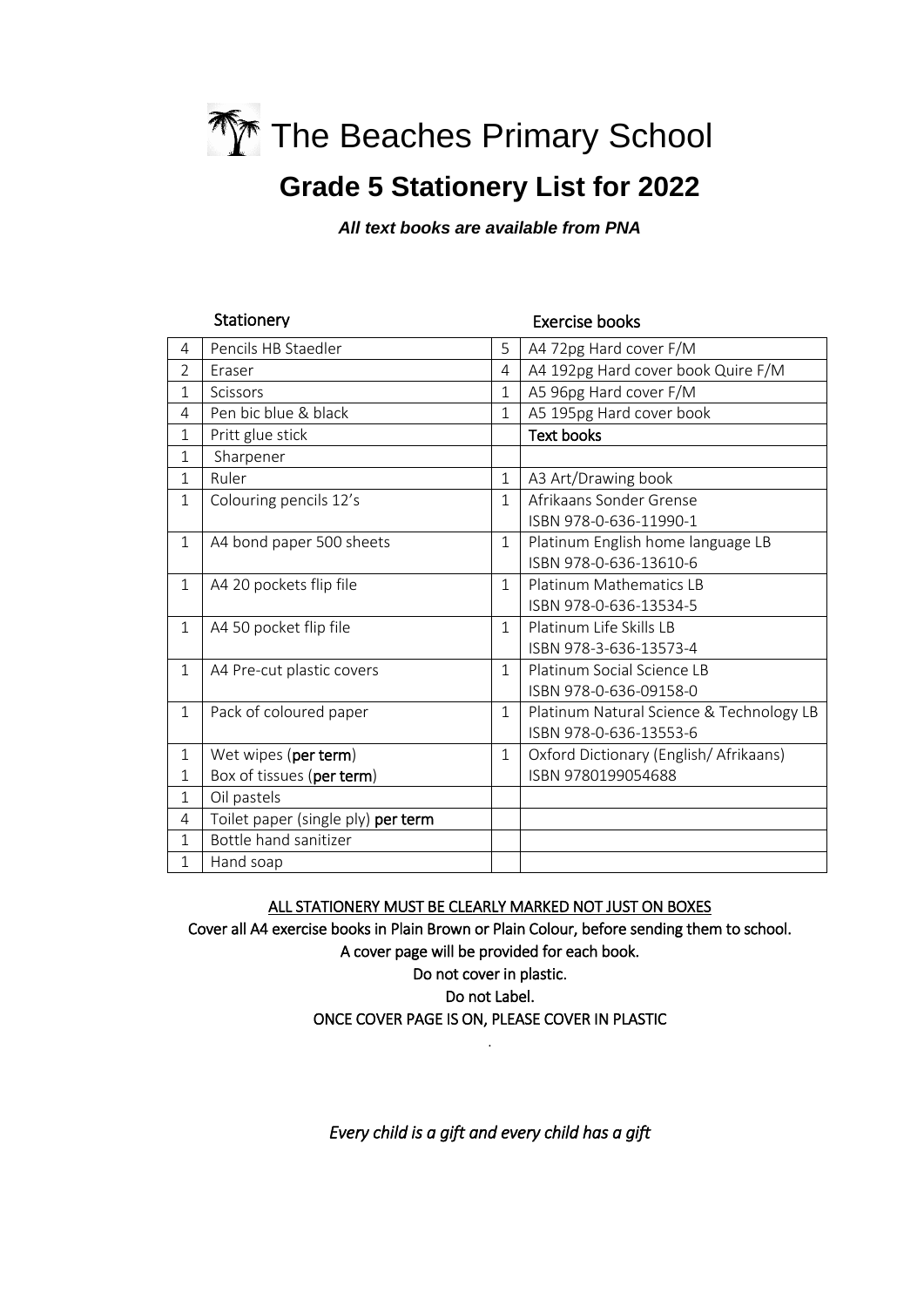

# **Grade 6 Stationery List for 2022**

*All text books are available from PNA*

| Stationery     |                                    |                | <b>Exercise books</b>                    |  |
|----------------|------------------------------------|----------------|------------------------------------------|--|
| 4              | Pencil HB Staedler                 | $\mathbf{1}$   | A3 Drawing book 24pg                     |  |
| $\overline{2}$ | Erasers                            | 5              | A4 192pg Hard cover book 2 Quire F/M     |  |
| 1              | Scissors 170mm                     | 3              | A4 72pg Hard cover book F/M              |  |
| 4              | Pen Bic blue and black             | $\overline{2}$ | Exam Pad 100pg punched                   |  |
|                |                                    | $\mathbf{1}$   | A5 96pg Hard cover book                  |  |
| $\mathbf{1}$   | Pritt glue stick                   | $\mathbf{1}$   | A5 192pg Hard cover book                 |  |
|                |                                    |                | <b>Text Books</b>                        |  |
| $\mathbf{1}$   | Ruler                              |                |                                          |  |
| $\mathbf{1}$   | Sharpener                          | $\mathbf{1}$   | Afrikaans Sonder Grense                  |  |
|                |                                    |                | ISBN 978-0-636-11991-8                   |  |
| $\mathbf 1$    | Colouring pencils 12's             | $\mathbf{1}$   | Platinum English Home Language LB        |  |
|                |                                    |                | ISBN 978-0-636-13611-3                   |  |
| $\mathbf{1}$   | A4 Bond paper 500 sheets           | $\mathbf{1}$   | <b>Platinum Mathematics LB</b>           |  |
|                |                                    |                | ISBN 978-0-636-13535-2                   |  |
| $\mathbf{1}$   | A4 20 Pocket Flip File             | $\mathbf{1}$   | Platinum Life Skills LB                  |  |
|                |                                    |                | ISBN 978-3-636-13574-1                   |  |
| $\mathbf{1}$   | A4 50 Pocket Flip File             | 1              | Platinum Social Science LB               |  |
|                |                                    |                | ISBN 978-0-636-09541-0                   |  |
| 10             | A4 Pre-cut plastic covers          | $\mathbf{1}$   | Platinum Natural Science & Technology LB |  |
|                |                                    |                | ISBN 978-0-636-13556-7                   |  |
| 1              | Wet wipes (per term)               | $\mathbf{1}$   | Oxford Dictionary (English/Afrikaans)    |  |
| 1              | Box of tissues (per term)          |                | ISBN 9780199054688                       |  |
| $\mathbf{1}$   | Pack of coloured paper             |                |                                          |  |
| 4              | Toilet Paper (single ply) per term |                |                                          |  |
| $\mathbf{1}$   | Bottle hand sanitizer              |                |                                          |  |
| $\mathbf{1}$   | Hand soap                          |                |                                          |  |

ALL STATIONERY MUST BE CLEARLY MARKED NOT JUST ON BOXES

Cover all A4 exercise books in Plain Brown or Plain Colour, before sending them to school. A cover page will be provided for each book.

Do not cover in plastic. Do not Label.

ONCE COVER PAGE IS ON, PLEASE COVER IN PLASTIC .